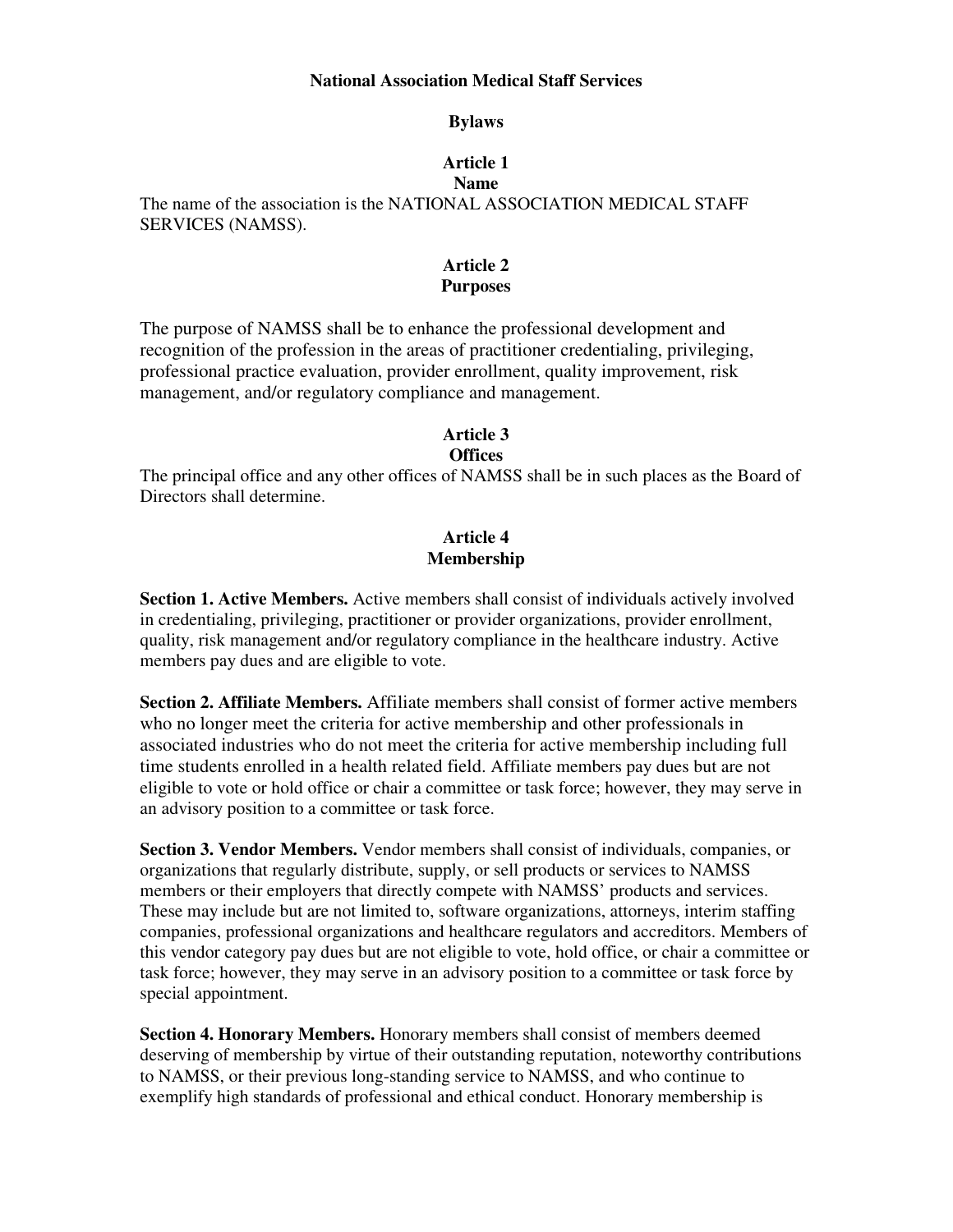determined and approved by the Board of Directors. Honorary members do not pay dues and are not eligible to vote or hold office or chair a committee; however, they may serve in an advisory position to a committee.

**Section 5. Termination of Membership.** The Board of Directors may, by affirmative vote of eight (8) voting members of the Board, expel a member for conduct injurious to NAMSS or its purposes. Any member who has been recommended for such action shall be entitled to reasonable advance notice of the basis for same and the opportunity to submit a response to the Board prior to the Board's action on the matter.

**Section 6. Reinstatement.** Upon written request of a former member whose membership was terminated pursuant to Article 4, Section 5, the Board of Directors may, by affirmative vote of eight (8) voting members of the Board, reinstate such former member to membership upon such terms as the Directors deem appropriate.

S**ection 7. Transfer of Membership.** Membership in NAMSS is not transferable or assignable.

**Section 8. Eligibility**. In order to be eligible to be nominated, elected, or appointed to a Volunteer Leader position within NAMSS, individuals must agree to the essential requirements outlined in the Volunteer Leader Agreement. Two of these requirements are as follows:

- (a) Members who are consultants or vendors as defined in Article 4, Section 3, may not serve on the Board of Directors, as a Chair or Member of a Committee, or as a Chair of a Task Force; and
- (b) Members of the NAMSS Board of Directors may not simultaneously serve as a Board member of a State Association or Chapter. Members of NAMSS Committees may not simultaneously serve as the President or President-Elect of a State Association or Chapter.

# **Article 5**

# **Dues**

Annual dues for membership are due and payable at an amount set by the Board of Directors and in accordance with the Membership Policy.

#### **Article 6 Membership Meetings**

A business meeting shall be held at least annually at such time, date and place as determined by the Board of Directors. Notice of the meeting shall be provided to the membership not less than thirty (30) days prior to the meeting. Fifty (50) members shall constitute a quorum.

# **Article 7 Board of Directors**

**Section 1. General Powers and Duties.** NAMSS shall be governed by its Board of Directors in accordance with the Articles of Incorporation and these Bylaws.

**Section 2. Composition.** The Board of Directors shall be composed of members as follows:

(a) The four officers of NAMSS, initially elected by and from the active membership in accordance with NAMSS policy on nominations and elections.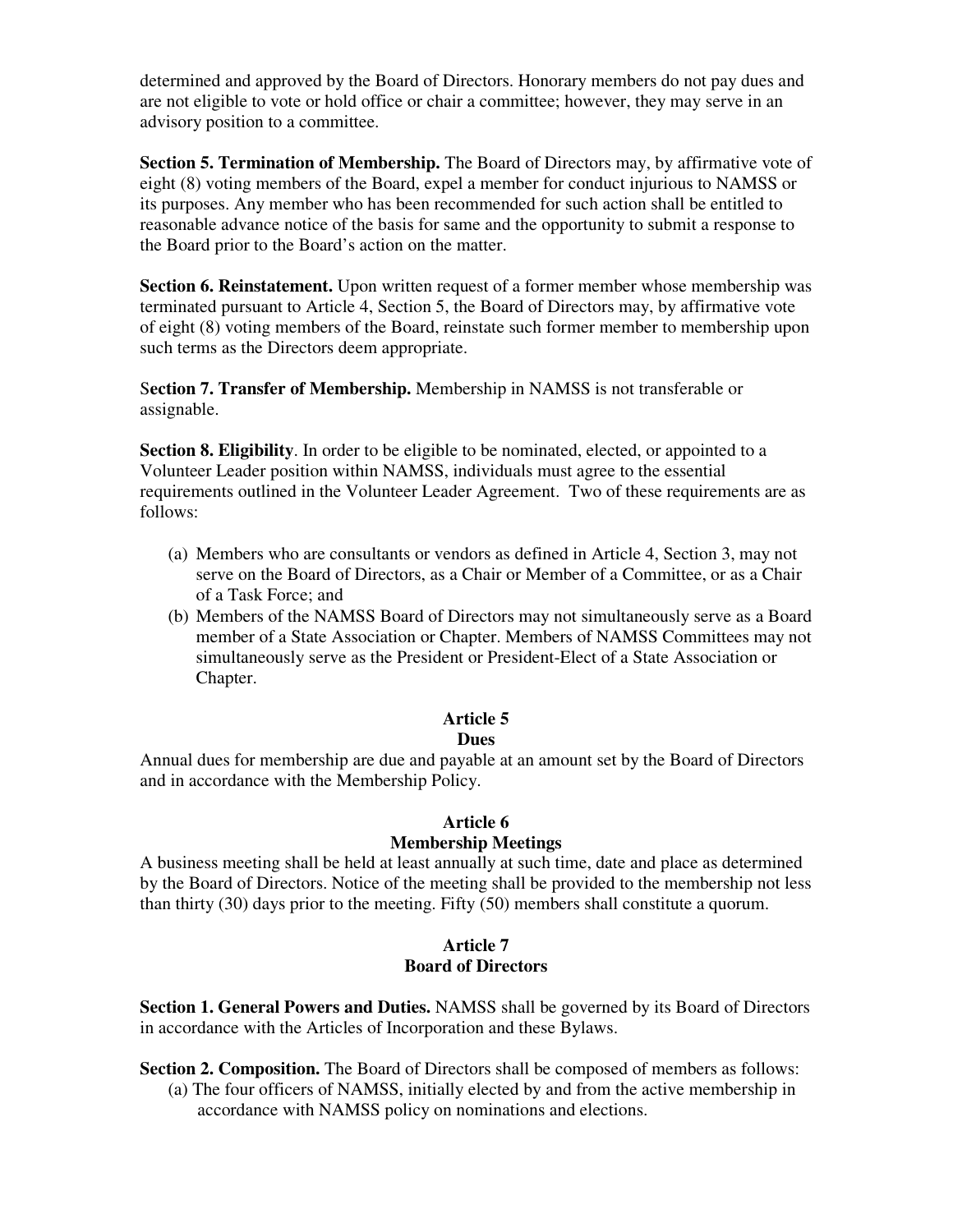- (b) Nine Directors At Large, elected by and from the active membership in accordance with NAMSS policy on nominations and election.
- (c) One Director who may or may not be a member of NAMSS may be appointed by the President to an advisory position as a non-voting member.
- (d) The Executive Director of NAMSS as a non-voting member.

**Section 3. Term of Office.** Newly elected Directors at Large shall take office on the first day of the fiscal year and serve for a three year term. Terms shall be staggered such that the terms of approximately one-third of the Directors at Large shall expire each year. An elected Director at Large may serve only one term and may not serve as such again for a period of at least three years except for additional service as an Officer of NAMSS. The non-voting Director appointed from outside of NAMSS shall serve a one year term unless re-appointed by the incoming President.

**Section 4. Eligibility.** Members of the Board of Directors may not simultaneously hold office while serving as a Board member of a State Association or Chapter and other eligibility requirements as set forth in the Board of Directors job descriptions.

**Section 5. Meetings.** The Board shall establish a schedule of regular meetings for the fiscal year. Special meetings of the Board may be called by a majority of the Executive Committee or by the written request of any eight (8) voting members of the Board of Directors.

**Section 6. Notice.** Notice of any regular or special meeting of the Board of Directors shall be given at least ten (10) days prior to the meeting.

**Section 7. Quorum.** A majority of the voting members of the Board of Directors shall constitute a quorum for the transaction of business at any meeting of the Board of Directors.

**Section 8. Parliamentary Authority.** The Board of Directors shall establish the parliamentary authority for conducting deliberations.

**Section 9. Removal.** Any Director may be removed by an affirmative vote of eight (8) voting members of the Board of Directors whenever in the Board's judgment the best interests of NAMSS will be served by such removal. Any Director who has been recommended for removal shall be entitled to reasonable advance notice of the basis for same and the opportunity to submit a response to the Board prior to the Board's action on the matter, all in accordance with procedures adopted by the Board.

**Section 10. Vacancies.** Vacancies on the Board of Directors shall be filled by appointment of the Board upon recommendation of the President.

#### **Article 8 Officers**

**Section 1. Offices and Duties.** The officers of NAMSS shall be a President, a President Elect, an Immediate Past President, and a Secretary-Treasurer. The authorities and responsibilities of each position shall be as delineated in NAMSS policies.

**Section 2. Election.** The Secretary-Treasurer shall be elected annually by the active membership in accordance with NAMSS policy on nominations and election. The President, President-Elect and Secretary-Treasurer, upon completion of their one year terms, shall automatically succeed to the offices of Immediate Past President, President and President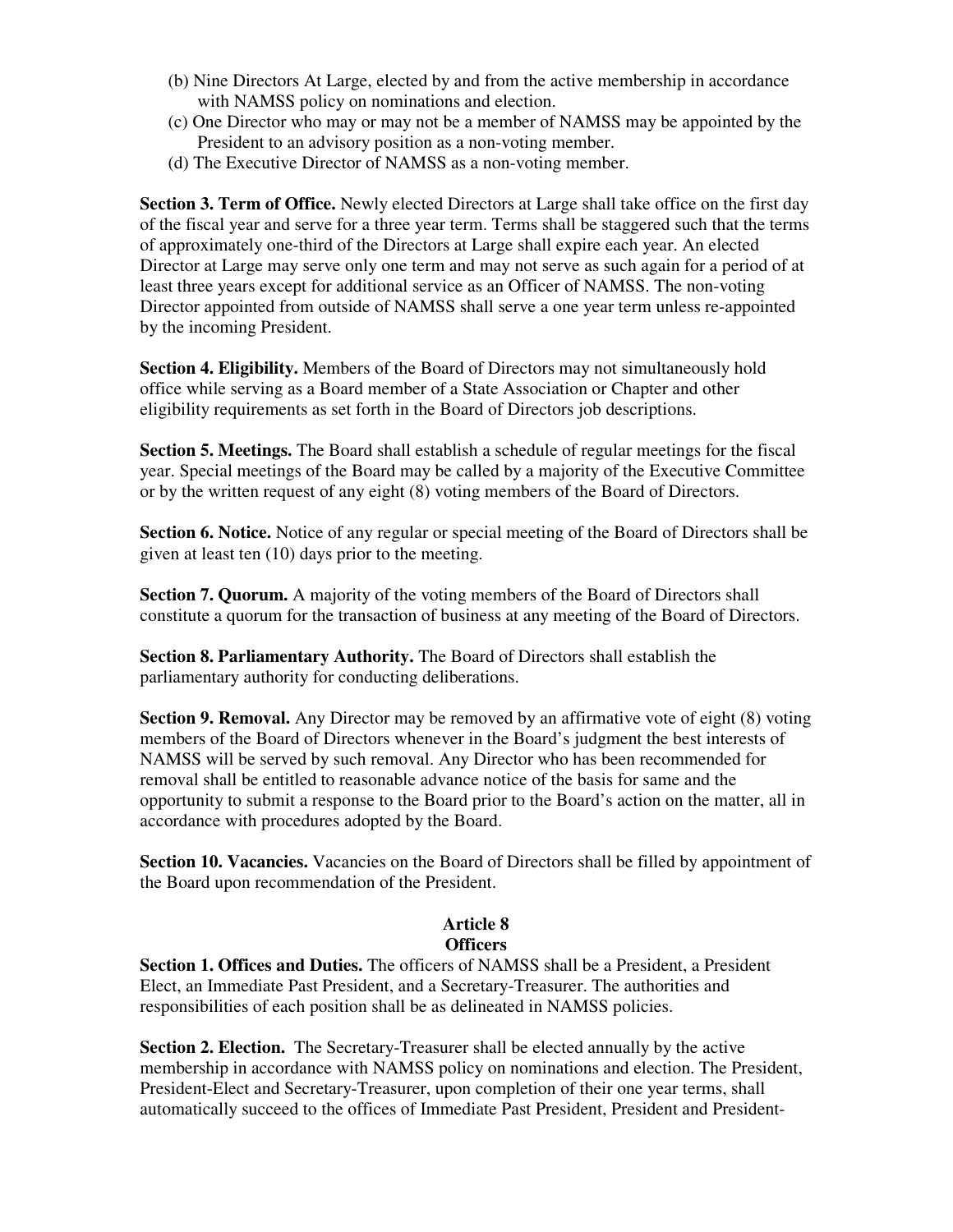Elect respectively. Refer to Policy on Nomination and Election of NAMSS Officers and Board members.

**Section 3. Term of Office.** The Immediate Past President, President, President Elect, Secretary/Treasurer shall serve for a one year term and may not be elected to a second term.

**Section 4. Removal.** Any officer of NAMSS may be removed by an affirmative vote of eight (8) voting members of the Board of Directors whenever in the Board's judgment the best interests of NAMSS will be served thereby. Any officer who has been recommended for removal shall be entitled to reasonable advance notice of the basis for same and the opportunity to submit a response to the Board prior to the Board's action on the matter, all in accordance with procedures adopted by the Board.

**Section 5. Vacancies.** In the event of an officer vacancy, each officer below the open slot shall succeed to the next position leaving the Secretary/Treasurer position open. The Secretary/Treasurer position would then be filled by appointment of the Board of Directors upon recommendation of the President for the remainder of the term. Following the completion of the term, the Secretary/Treasurer position shall be filled through an election in accordance with the Nominations of Board Members policy. However, the Board may instead choose to appoint a Past President to fill the vacancy for the remainder of the term rather than having each officer succeed to the next position.

# **Article 9**

#### **Executive Director**

The Executive Director serves as the chief operating director of NAMSS with duties and responsibilities assigned by the Board of Directors. The Executive Director serves as a nonvoting member of the Board of Directors.

## **Article 10 Committees**

**Section 1. General.** NAMSS shall have such committees, councils, and task forces as may be required by these bylaws or established by the Board of Directors in accordance with these Bylaws.

**Section 2. Standing Committees.** The following standing committees shall be organized by the Board and shall operate in accordance with policies and procedures as established by the Board.

(a) **Executive Committee** consisting of the President, President Elect,

Secretary/Treasurer, Immediate Past President, and Executive Director.

- (b) **Audit and Finance Committee**
- (c) **Certification Commission of NAMSS**
- (d) **Conference Committee**
- (e) **Education Committee**
- (f) **Ethics Committee**
- (g) **Membership Committee**
- (h) **Leadership Selection Committee**

#### **Article 11**

#### **State Associations**

Organized state associations can request affiliation. The rights and responsibilities of such affiliation status shall be in accordance with NAMSS State Affiliation Handbook.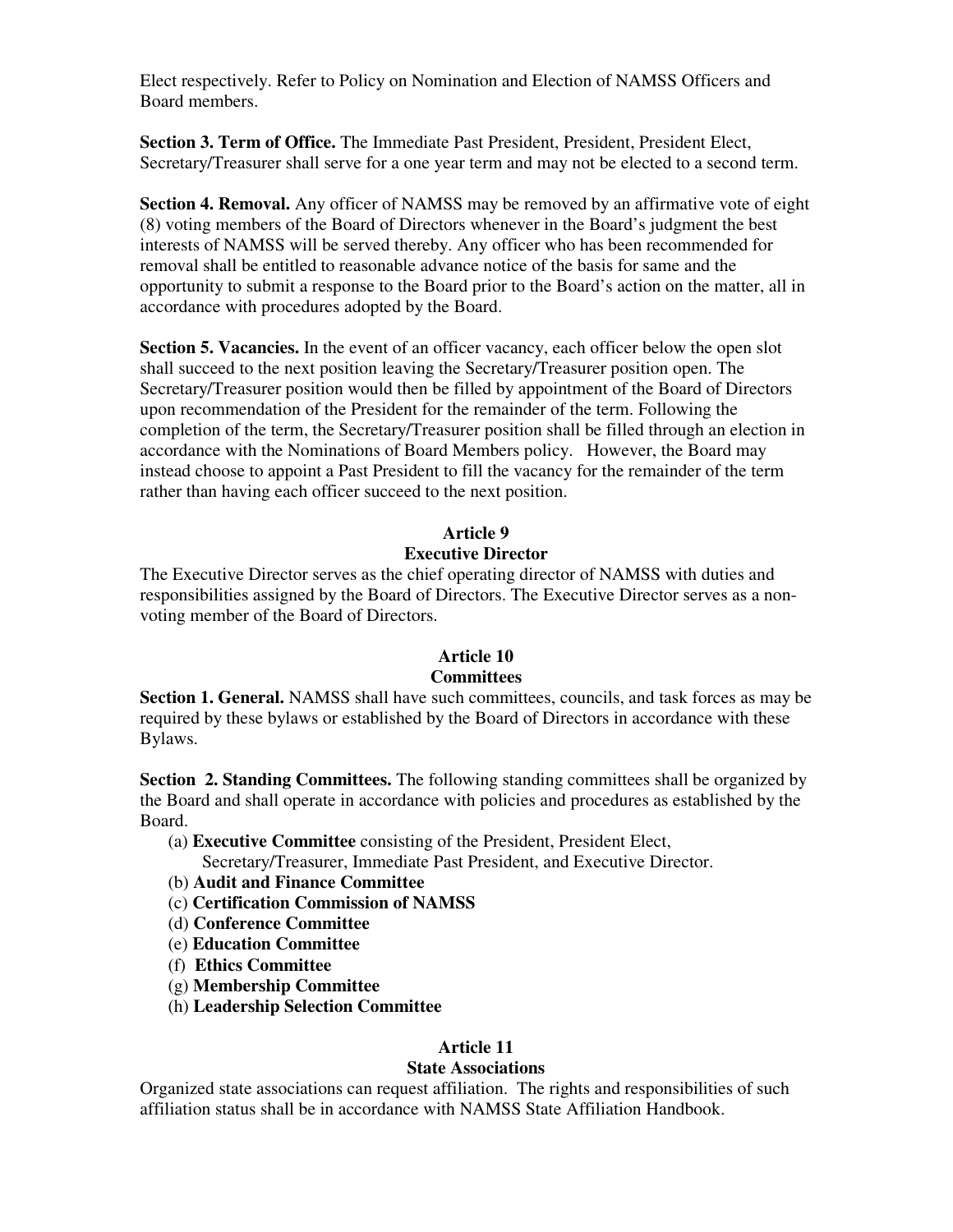# **Article 12**

# **Fiscal Year**

The fiscal year of NAMSS shall be as determined by the Board of Directors.

# **Article 13**

# **Diversity and Non-Discrimination**

NAMSS shall value diversity and shall not discriminate based on race, creed, color, religion, sex, national origin or ancestry, disability, or sexual orientation.

## **Article 14 Conflict of Interest**

Officers and Directors of the Board, Committee Members, and NAMSS Volunteers shall abide by the Volunteer Leader Agreement to protect the business and financial interests of NAMSS and to ensure fairness of practices.

# **Article 15**

# **Dissolution**

Upon dissolution of NAMSS, the assets shall be distributed by the Board of Directors as follows:

- (a) All liabilities and obligations of NAMSS will be paid, satisfied, and discharged.
- (b) All remaining funds will be used to promote the medical services profession, such as donations to state associations or donations to state scholarship funds in the healthrelated fields.

#### **Article 16 Amendments**

# All proposed amendments of these Bylaws shall be referred to the Board of Directors. The Board of Directors shall report on them either favorably or unfavorably at the next regular meeting, or a conference call or a special meeting called for such purpose. They shall be voted upon at that meeting or conference call. A request for changes shall be disseminated to the active members for vote. The Bylaws may be amended by a two-thirds vote of the ballots returned within the time specified by the Board of Directors. These Bylaws may not be unilaterally amended by either the members or by the Board of Directors. The Bylaws will be reviewed in accordance with the Bylaws Review Policy.

The Board of Directors shall have the power to adopt such amendments to the Bylaws as are, in the Board's judgment, technical or legal modifications or clarifications or renumbering, or amendments made necessary because of punctuation, spelling or other errors of grammar or expression. Such amendments shall be effective immediately.

## **Article 17 Policies and Procedures**

Policies and Procedures and other documents, as may be necessary to implement more specifically the general principles of conduct found in these Bylaws, shall be adopted in accordance with this Article. Policies and Procedures shall set standards of practice that are to be required for NAMSS.

Policies and Procedures may be adopted, amended, repealed or added by vote of the Board of Directors provided that copies of the proposed amendments, additions or repeals are provided